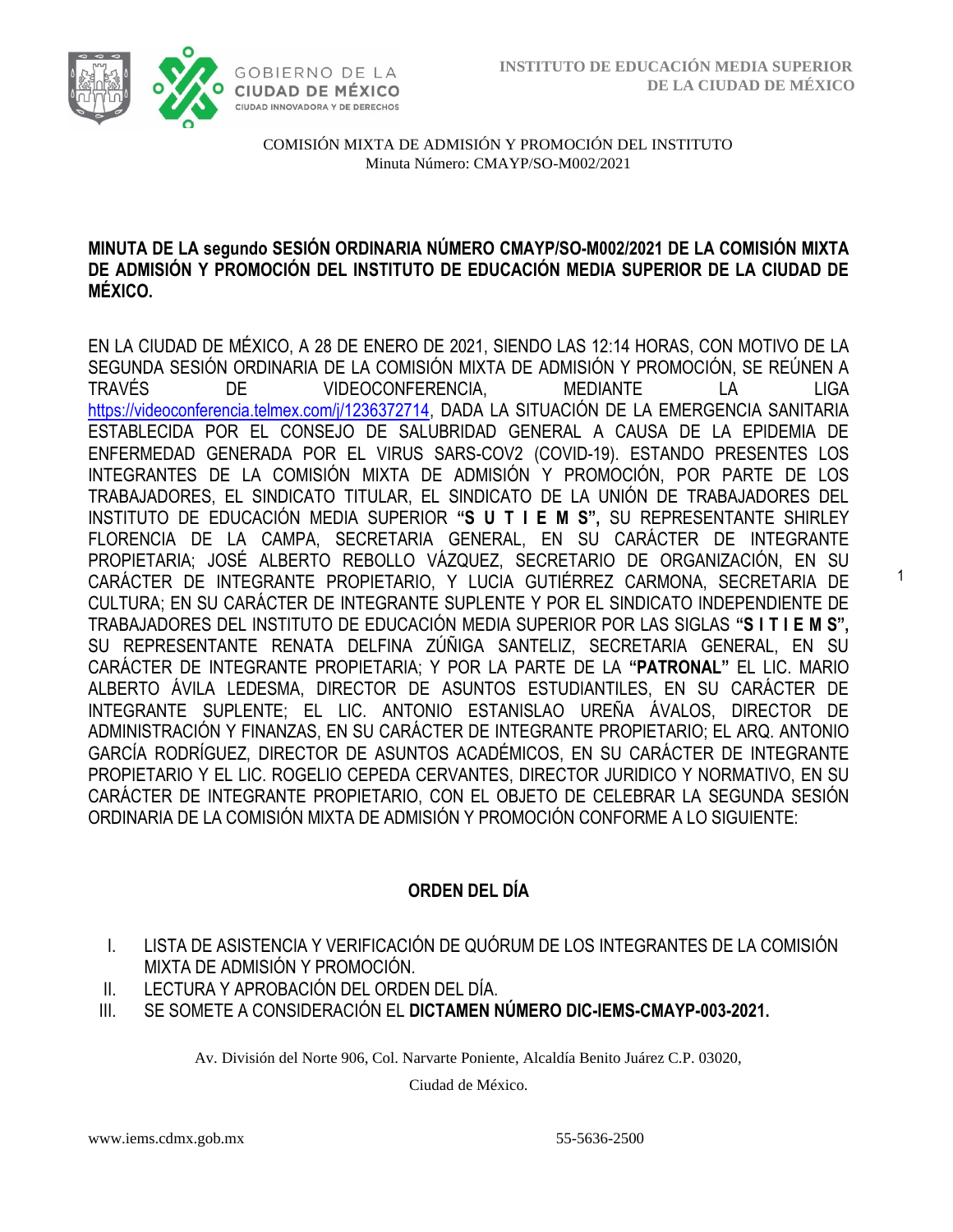

### IV. SE SOMETE A CONSIDERACIÓN LA CONVOCATORIA NÚMERO **CON-003-CMAYP-2021 "CAMBIO DE TURNO Y/O PLANTEL".**

### **M I N U T A**

**PRIMERO.-** DE ACUERDO CON LA LISTA DE ASISTENCIA DE LOS INTEGRANTES DE LA COMISIÓN, EXISTE QUÓRUM LEGAL VÁLIDO PARA LLEVAR A CABO LA SEGUNDA SESIÓN ORDINARIA DE LA COMISIÓN MIXTA DE ADMISIÓN Y PROMOCIÓN.

**SEGUNDO.-** PREVIA LECTURA SE APRUEBA EL ORDEN DEL DÍA PROPUESTO POR LOS INTEGRANTES.

**TERCERO.-** LOS INTEGRANTES DE LA COMISIÓN MIXTA DE ADMISIÓN Y PROMOCIÓN APRUEBAN EN TODAS Y CADA UNA DE SUS PARTES EL DICTAMEN **DIC-IEMS-CMAYP-003-2021** Y LA CONVOCATORIA NÚMERO **CON-003-CMAYP-2021 "CAMBIO DE TURNO Y/O PLANTEL"** LO ANTERIOR PARA TODOS LOS EFECTOS ADMINISTRATIVOS CORRESPONDIENTES.

**CUARTO.-** LA DIRECCIÓN DE ADMINISTRACIÓN Y FINANZAS Y LA DIRECCIÓN DE ASUNTOS ACADÉMICOS, EN EL ÁMBITO DE SUS RESPECTIVAS COMPETENCIAS REALIZARÁN LOS ACTOS Y ACCIONES CONDUCENTES A EFECTO DE DAR SEGUIMIENTO EN SUS TÉRMINOS AL **DIC-IEMS-CMAYP-003-2021** Y LA CONVOCATOIRA NÚMERO **CON-003-CMAYP-2021 "CAMBIO DE TURNO Y/O PLANTEL"** PARA TODOS LOS EFECTOS ADMINISTRATIVOS CORRESPONDIENTES.

**QUINTO.-** SE ACUERDA FECHA PARA LA CELEBRACIÓN DE LA TERCERA SESIÓN ORDINARIA DE LA COMISIÓN MIXTA DE ADMISIÓN Y PROMOCIÓN EL DÍA 4 DE FEBRERO DE 2021, A LAS 11:00 HRS. SE ENVIARÁ MEDIANTE CORREO ELECTRÓNICO LA LIGA DE LA VIDEOCONFERENCIA A LOS INTEGRANTES, PREVIO A LA SESIÓN RESPECTIVA.

**SEXTO.-** LOS ACUERDOS TOMADOS EN LA PRESENTE SESIÓN, SON VÁLIDOS Y SURTIRÁN SUS EFECTOS LEGALES Y JURÍDICOS EN TÉRMINOS DE LO DISPUESTO POR EL ARTÍCULO TERCERO, PÁRRAFOS SÉPTIMO Y OCTAVO DEL "ACUERDO POR EL QUE SE AUTORIZA EL USO DE MEDIOS REMOTOS TECNOLÓGICOS DE COMUNICACIÓN COMO MEDIOS OFICIALES PARA CONTINUAR CON LAS FUNCIONES ESENCIALES Y SE ESTABLECEN MEDIDAS PARA LA CELEBRACIÓN DE LAS SESIONES DE LOS ÓRGANOS COLEGIADOS EN LAS DEPENDENCIAS, ÓRGANOS

Av. División del Norte 906, Col. Narvarte Poniente, Alcaldía Benito Juárez C.P. 03020,

Ciudad de México.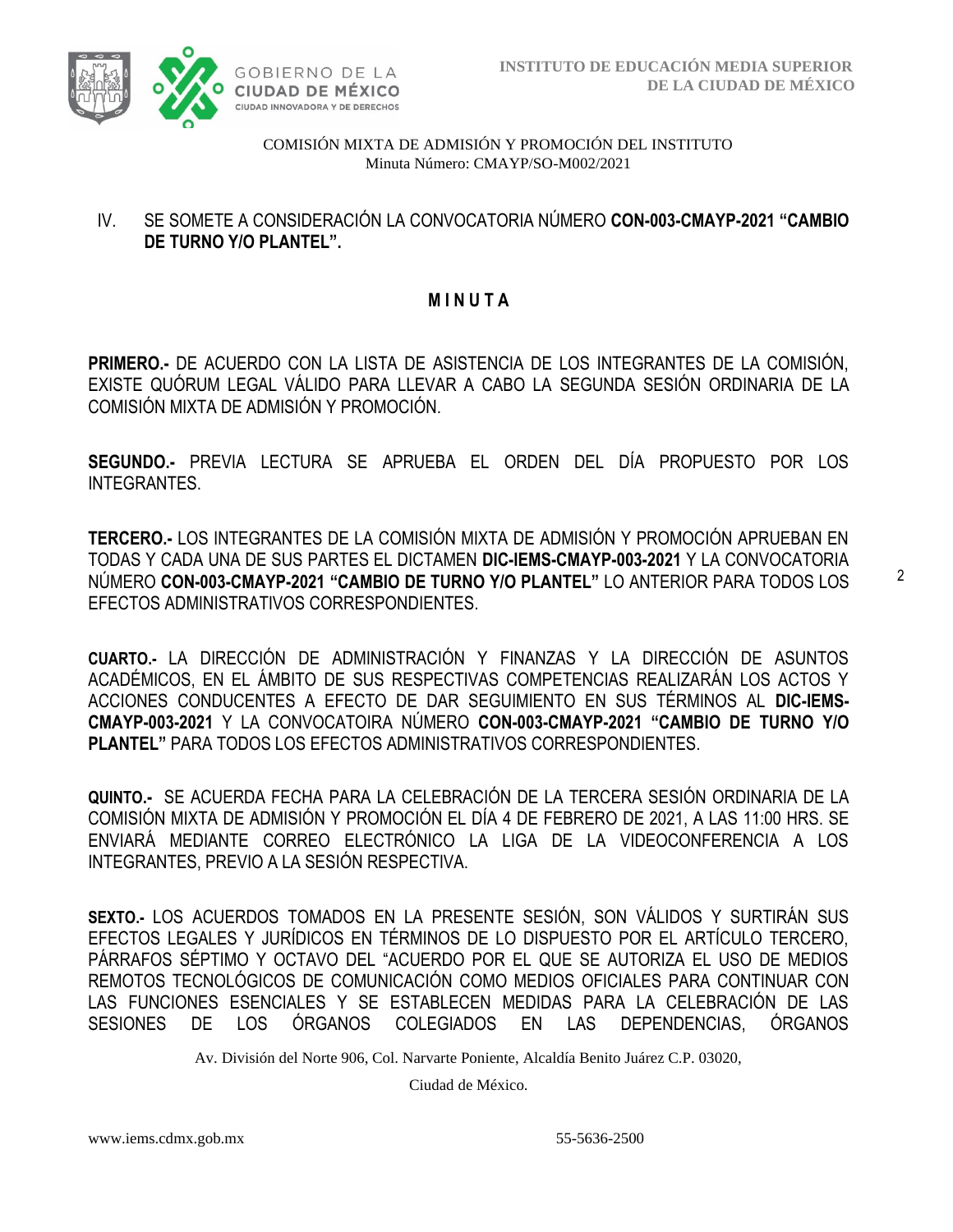

DESCONCENTRADOS, ENTIDADES DE LA ADMINISTRACIÓN PÚBLICA Y ALCALDÍAS DE LA CIUDAD DE MÉXICO, CON MOTIVO DE LA EMERGENCIA SANITARIA POR CAUSAS DE FUERZA MAYOR DEL CONSEJO DE SALUD DE LA CIUDAD DE MÉXICO", PUBLICADO EN LA GACETA OFICIAL DE LA CIUDAD DE MÉXICO EL 06 DE ABRIL DE 2020".

**SÉPTIMO.-** AGOTADOS EN SU TOTALIDAD LOS ASUNTOS DEL ORDEN DEL DÍA, LOS INTEGRANTES DE LA COMISIÓN EXPRESARON SU CONSENTIMIENTO SIN MEDIAR ALGÚN VICIO DE LA VOLUNTAD, RESPECTO DE LA MINUTA EMITIDA, LA QUE SURTIRÁ SUS EFECTOS LEGALES A PARTIR DE SU PUBLICACIÓN EN LA PÁGINA OFICIAL DEL INSTITUTO DE CONFORMIDAD CON EL NUMERAL SEXTO DE LA PRESENTE MINUTA, Y LAS FIRMAS AUTÓGRAFAS DE LOS QUE EN ELLA INTERVINIERON SE ASENTARAN UNA VEZ TERMINADA LA EMERGENCIA SANITARIA.-------------------------------------------------------

----------------------------------------------------------------------------------------------------------------------------------------------------- ESTE DOCUMENTO SE CONCLUYE SIENDO LAS 13:02 HORAS DEL 28 DE ENERO DE 2021------------------- ----------------------------------------------------------------------------------------------------------------------------------------------------

Av. División del Norte 906, Col. Narvarte Poniente, Alcaldía Benito Juárez C.P. 03020, Ciudad de México.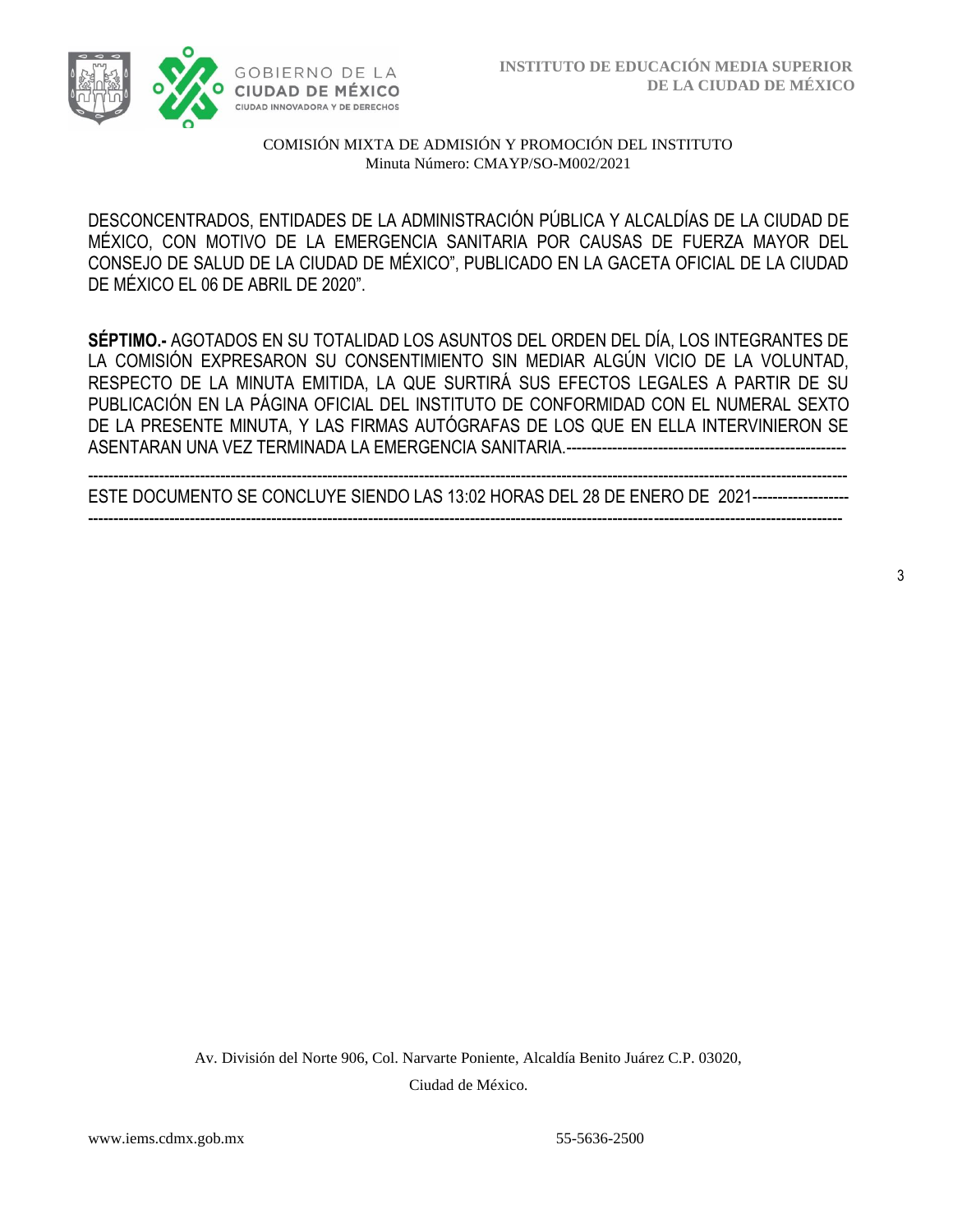

**FIRMAN LAS PARTES**

# **POR PARTE DE LOS TRABAJADORES DEL IEMSCDMX**

### **SHIRLEY FLORENCIA DE LA CAMPA RENATA DELFINA ZUÑIGA SANTELIZ**

INTEGRANTE PROPIETARIA SECRETARIA GENERAL DEL SINDICATO DE LA UNIÓN DE TRABAJADORES DEL INSTITUTO DE EDUCACIÓN MEDIA **SUPERIOR** (SUTIEMS)

INTEGRANTE PROPIETARIA SECRETARIA GENERAL DEL SINDICATO INDEPENDIENTE DE TRABAJADORES DEL INSTITUTO DE EDUCACIÓN MEDIA SUPERIOR (SITIEMS)

# **JOSÉ ALBERTO REBOLLO VÁZQUEZ LUCIA GUTIÉRREZ CARMONA**

INTEGRANTE PROPIETARIO SECRETARIO DE ORGANIZACIÓN DEL SINDICATO DE LA UNIÓN DE TRABAJADORES DEL INSTITUTO DE EDUCACIÓN MEDIA SUPERIOR (SUTIEMS)

INTEGRANTE SUPLENTE SECRETARIA DE CULTURA DEL SINDICATO DE LA UNIÓN DE TRABAJADORES DEL INSTITUTO DE EDUCACIÓN MEDIA SUPERIOR (SUTIEMS)

Av. División del Norte 906, Col. Narvarte Poniente, Alcaldía Benito Juárez C.P. 03020, Ciudad de México.